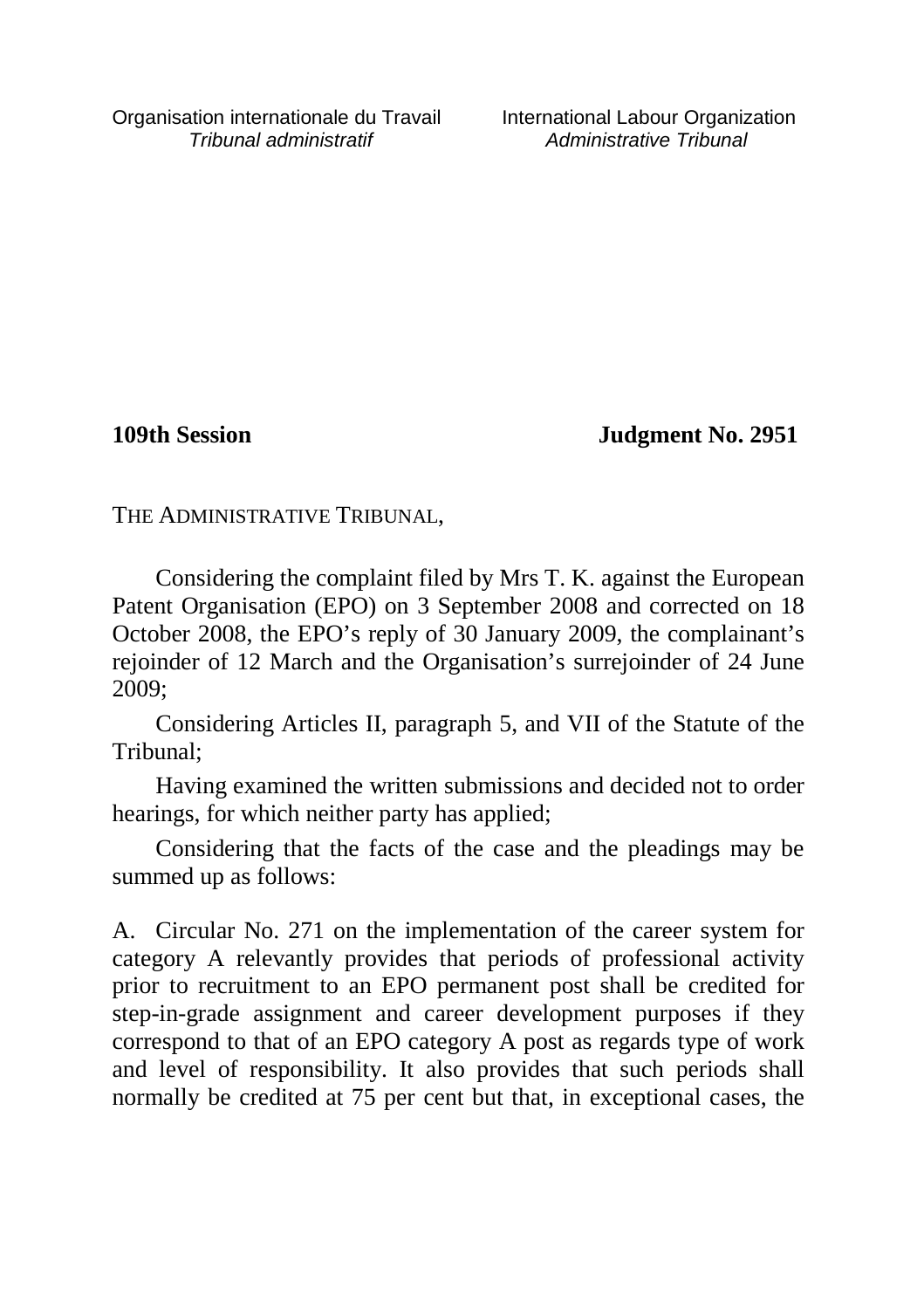President of the Office may credit at 100 per cent periods considered particularly relevant and useful to the Office (e.g. work at a national patent office of a Member State, or as a patent attorney or in a patent department in industry in an EPO Member State).

The complainant is a German national born in 1967. She joined the European Patent Office, the EPO's secretariat, at its branch in The Hague on 1 October 2003 as an examiner. Prior to that, from 2 September 2002 to 30 September 2003, she had worked at the Office as an external examiner assistant.

Under cover of a letter dated 9 September 2003 the Office sent the complainant an offer of appointment, in which it was stated that she would be assigned grade A1, step 1. A copy of her step-in-grade calculation was purportedly enclosed with the letter, but the complainant received no such document. On 8 December 2004 she wrote to the Personnel Department requesting that she be provided with a copy of her step-in-grade calculation on recruitment. She reiterated her request on 2 February 2005, adding that a copy of such calculation should be available for information and consultation given that previous experience may be taken into consideration for grade and step assignment purposes. The Personnel Department replied on 18 February 2005 that, although a copy of her step-in-grade calculation had not been sent to her with the letter of 9 September 2003, her grade and step had been correctly calculated under Article 11(2) of the Service Regulations for Permanent Employees of the European Patent Office. In an e-mail of 26 September 2005 the complainant's line manager explained to the Director of Personnel that he considered the complainant's experience prior to recruitment – as a publishing-house editor and as an external examiner assistant in the EPO – relevant to her work as an examiner and invited him to credit her with one year and eight months of reckonable previous experience. The Director of Personnel replied on 18 November that the Office did not consider the duties performed by the complainant prior to recruitment to be at the same level as those performed in an EPO category A post.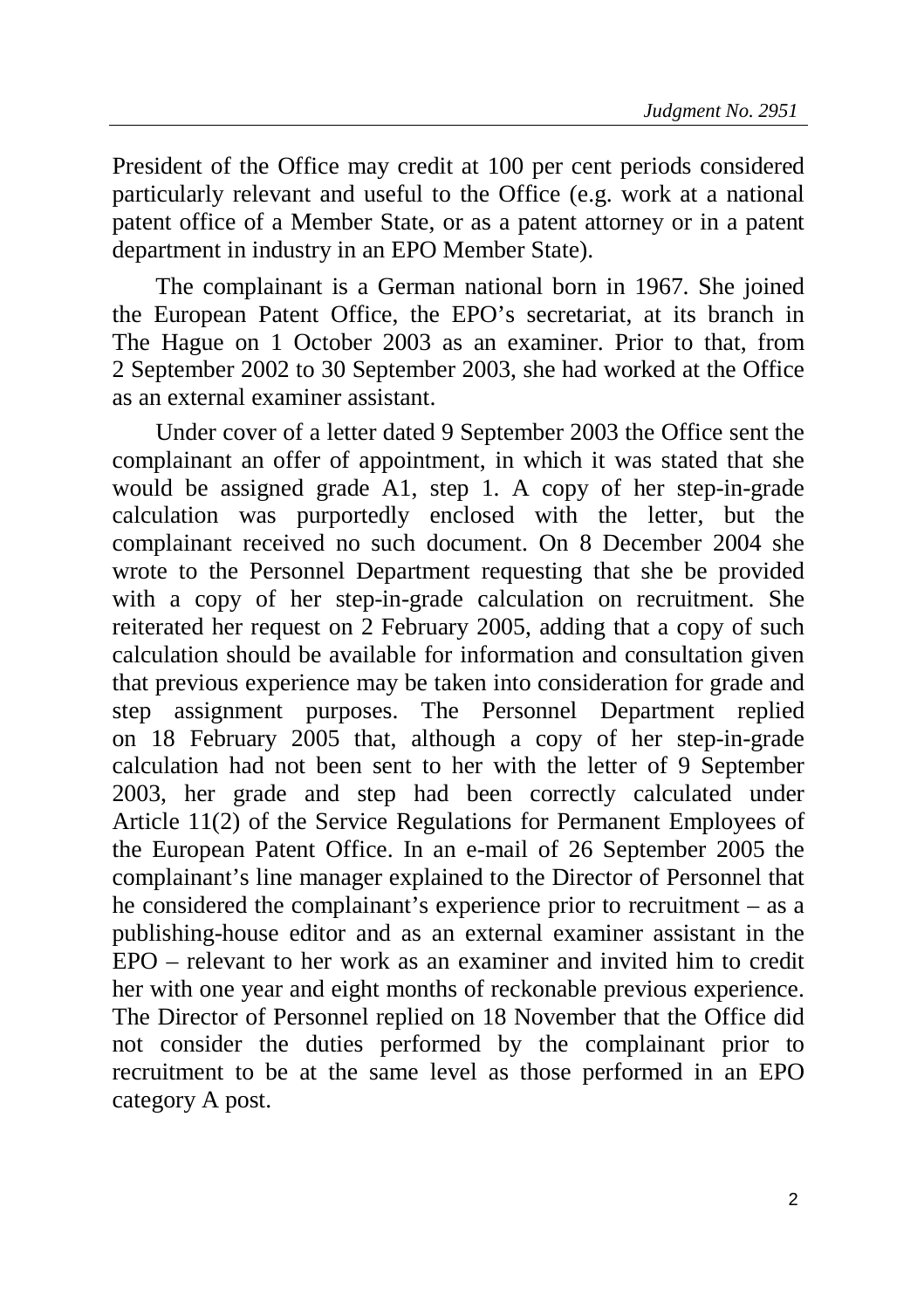By a letter of 16 December 2005 to the Director of Personnel, the complainant contested the refusal to consider her work prior to recruitment as being at the category A level. She requested that it be recognised as reckonable previous experience and, in the event that her request was not granted, that her letter be treated as an internal appeal. In a letter of the same day to the Director of Personnel, the complainant's line manager reiterated his support for the complainant's request. The Director of Personnel replied to the complainant on 24 January 2006, confirming that the Office's rules concerning recognition of experience prior to appointment had been correctly interpreted and applied, and that, accordingly, the complainant's step-in-grade would remain unchanged. On 9 March 2006 the complainant wrote to the President supplementing her statement of appeal. By a letter of 30 March 2006 from the Director of the Employment Law Directorate, she was informed that the President had decided to reject her request and to refer her case to the Internal Appeals Committee. In the course of the internal appeal proceedings, the complainant extended the scope of her appeal, requesting that her earlier work as an editor-in-chief of a newspaper also be taken into account in the calculation of her reckonable previous experience.

The Committee issued its opinion on 8 April 2008. It recommended unanimously that her request concerning her work as a newspaper editor-in-chief be rejected as an inadmissible extension of the original cause of action. It also recommended, by a majority, that her request concerning her work as a publishing-house editor be rejected on the ground that it did not correspond to category A level work. However, with regard to her work in the Office as an external examiner assistant, the Committee unanimously recommended that it be recognised as relevant previous experience. A majority of its members held that it should be credited at 75 per cent – a minority took the view that it should be credited at 100 per cent. By a letter of 6 June 2008, which is the impugned decision, the complainant was informed that the President had decided to endorse the Committee's majority opinion. Under cover of a letter dated 21 July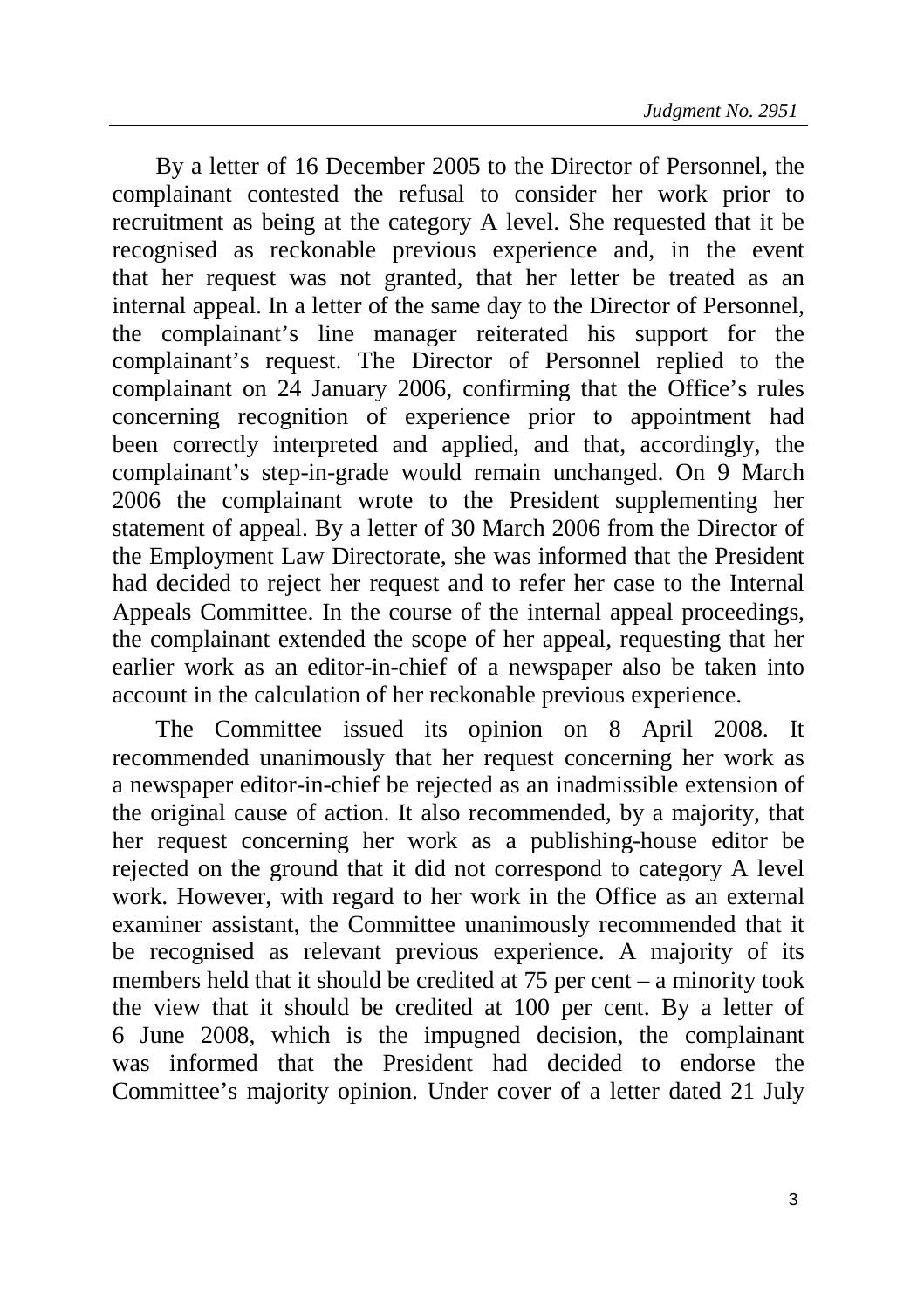2008, she received the definitive calculation of her reckonable previous experience, in accordance with the President's decision.

B. The complainant argues that the EPO's calculation of her reckonable previous experience was not made in accordance with the applicable guidelines contained in Circular No. 271. She contends, in particular, that the calculation is incomplete as it does not take account of her earlier work as a newspaper editor-in-chief and a publishinghouse editor. With regard to her work as a publishing-house editor, she asserts that it should be recognised as reckonable experience and credited at 75 per cent. In support of her plea, she points to other EPO staff members, whose prior work as editors at the same publishing house has been recognised by the Office as relevant experience and credited at 75 per cent. She submits that, notwithstanding the President's discretionary power, decisions concerning the calculation of reckonable previous experience must conform to the principle of equal treatment.

The complainant contests the view that her request for the recognition of her work as a newspaper editor-in-chief constituted an inadmissible extension of the original cause of action of her internal appeal. She asserts that the said experience was relevant and useful to the work of an examiner and that it should therefore be credited at 50 per cent. Relying on Circular No. 271, she also asserts that her work at the Office as an external examiner assistant included core examiner tasks and that it should thus have been credited at 100 per cent.

She requests that the EPO be ordered to calculate her reckonable previous experience on the basis of the information she submitted with her job application and to make that calculation effective as from 1 October 2003. She asks, in particular, that the personal files of staff members with similar prior professional experience be consulted and that her work as a newspaper editor-in-chief and as a publishing-house editor be credited at 50 and 75 per cent respectively, and her work at the Office as an external examiner assistant at 100 per cent.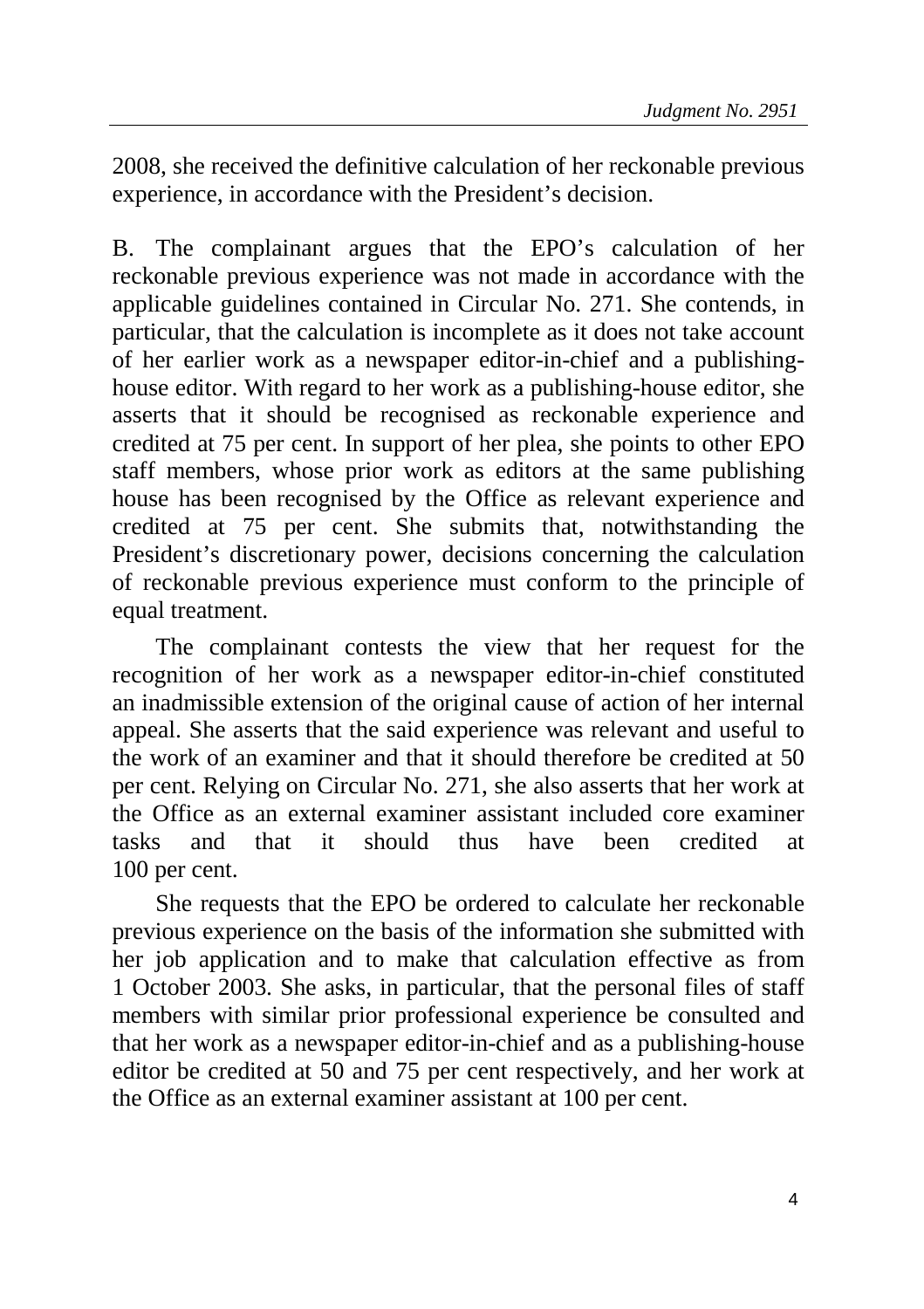C. In its reply the EPO submits that, if the administrative decision challenged by the complainant before the Internal Appeals Committee dates back to 9 September 2003, the internal appeal was time-barred and hence the complaint must be dismissed as irreceivable in accordance with Article VII, paragraph 1, of the Tribunal's Statute. It further argues that the complainant's claims for consultation of other staff members' personal files and for recognition of her work as a newspaper editor-in-chief must also be dismissed as irreceivable under the aforementioned provision, for failure to exhaust the internal means of redress.

On the merits, the Organisation argues that the complaint is unfounded. It explains that Article 11 of the Service Regulations affords the appointing authority considerable latitude with regard to the recognition of reckonable previous experience, and that decisions on such matters are discretionary and therefore subject to limited review by the Tribunal. It considers that it was appropriate for the complainant's work as an external examiner assistant to be credited at 75 per cent and that there were no exceptional circumstances which would have justified recognition at 100 per cent. It notes, in particular, that the work did not comprise the full range of an examiner's core duties, but only part of it, and was thus not deemed particularly relevant or useful to the Office within the meaning of Circular No. 271.

The EPO also considers that the complainant's claim for the recognition of her work as a publishing-house editor must be dismissed. It points out that the duties performed by her in the course of that work did not correspond to those of an EPO category A post but rather to those carried out in the B6/B4 grade group. With regard to the complainant's allegation that similar duties performed at the same publishing house have been credited to other staff members at 75 per cent, the defendant observes that it is for the appointing authority to assess whether the duties performed were indeed comparable. It adds that the performance of different duties may justify different treatment. The Organisation further considers that the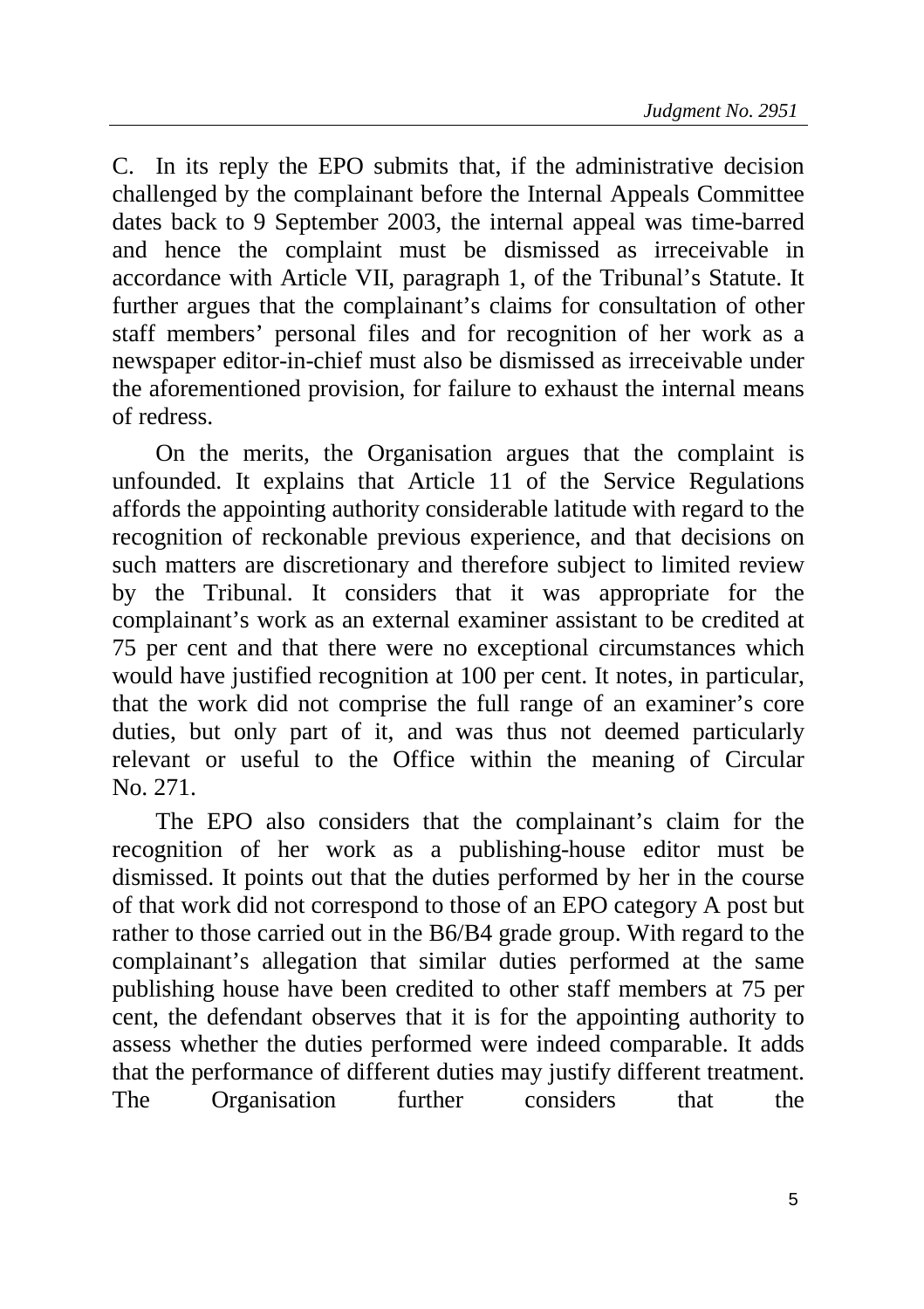complainant has not provided any evidence in support of her claim for recognition of her work for a newspaper as reckonable previous experience.

D. In her rejoinder the complainant asserts that, as the EPO failed to provide her with a calculation of her reckonable previous experience at the time she joined the Office, the time limit for filing her internal appeal did not begin to run at that point. Thus, her appeal was filed in good time and her complaint is receivable. She supplements her initial claim for relief and requests that she be paid the salary arrears as from 1 September 2004. She also requests that the EPO's failure to take account of her work as a newspaper editor-in-chief be considered a procedural error, in the event that her initial claim regarding that period of work is not granted.

E. In its surrejoinder the EPO maintains its position concerning both the receivability and the merits of the complaint.

## CONSIDERATIONS

1. The European Patent Office informed the complainant, by a letter of 9 September 2003, that she was offered a job as an examiner and that she would be assigned grade A1, step 1. It was indicated in the letter that "[a] copy of the step calculation [was] enclosed". She began work on 1 October 2003. More than a year later, on 8 December 2004, she requested a copy of her step-in-grade calculation on recruitment. During a telephone conversation on 5 January 2005 she was told that the letter of 9 September 2003 mistakenly indicated that a step calculation was enclosed. She repeated her request by an e-mail of 2 February 2005, noting that a copy of such calculation should be provided for information and consultation since previous professional experience is considered for grade and step assignment purposes. The Organisation replied by an e-mail of 18 February that she had been assigned to the correct grade and step given that there was no evidence of reckonable previous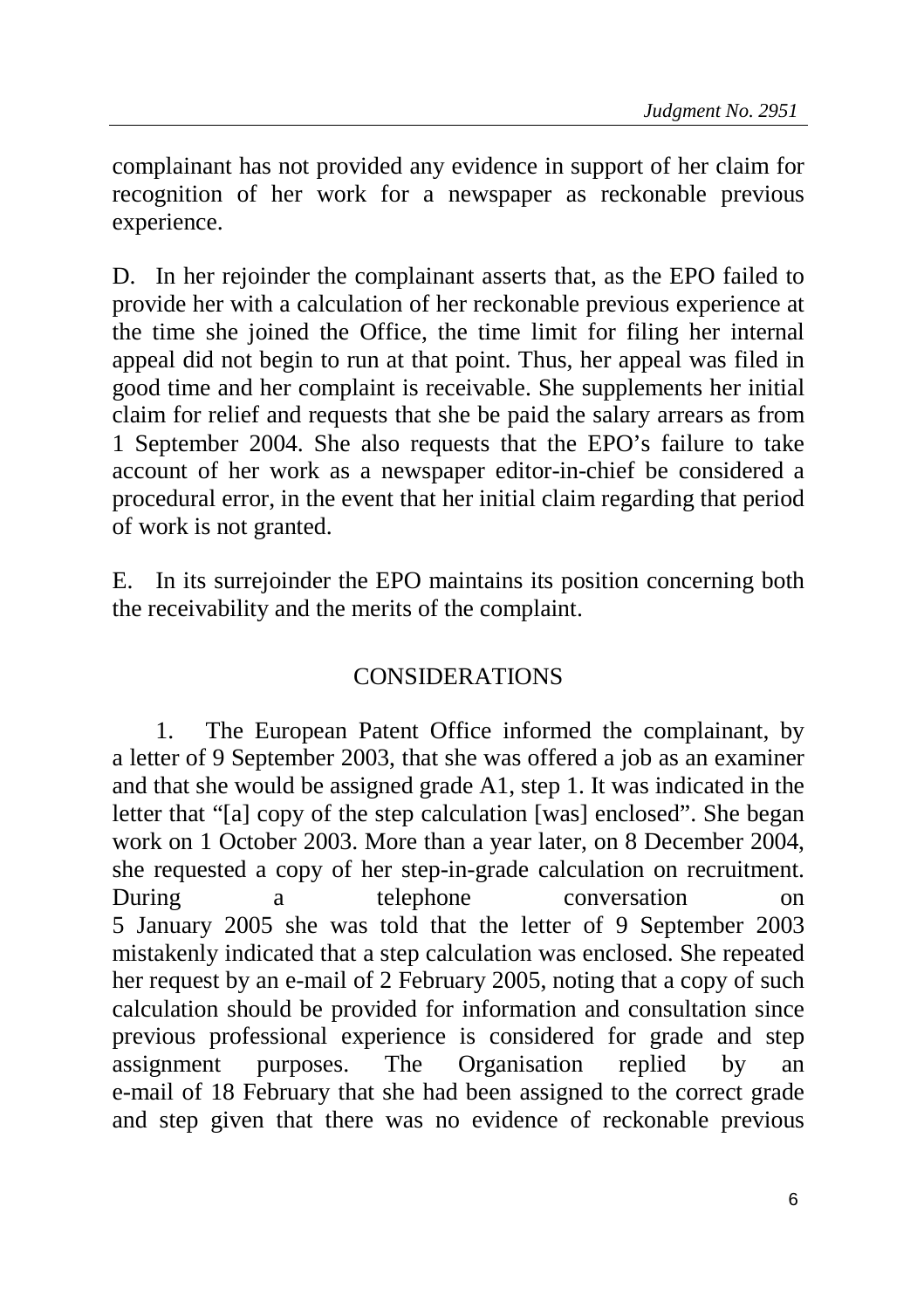experience at the time of her recruitment; it added that she could produce any documents concerning her relevant professional experience. On 26 September the complainant's line manager wrote to the Director of Personnel indicating that the complainant's experience before joining the EPO, as a publishing-house editor and as an external examiner assistant, was relevant to her work as an examiner and that she should be credited with one year and eight months of reckonable previous experience. The Director replied on 18 November 2005 that the Office did not consider the duties performed by the complainant prior to recruitment to be at the same level as those performed in an EPO category A post.

The complainant initiated her internal appeal with a letter dated 16 December 2005 in which she requested review of the decision of 18 November 2005 not to recognise her previous professional experience for the purposes of her step-in-grade assignment on recruitment.

2. In its opinion dated 8 April 2008 the Internal Appeals Committee unanimously recommended that the complainant's previous work at the EPO as an external examiner assistant "be recognised as relevant previous experience" and the majority of its members recommended that it be credited at 75 per cent. The majority also held that her previous experience as a publishing-house editor "need not be recognised as reckonable experience". With regard to her request for the recognition of her work as editor-in-chief of a newspaper, the Committee noted that it had only been raised in the complainant's written pleadings in the course of the internal appeals proceedings and therefore unanimously recommended that it be rejected as an inadmissible extension of the original cause of action. The Committee also noted: "as far as the salary effects of an actual decision on reckonable experience are concerned, it must be found, in accordance with the Tribunal's case law cited by the Office, that salary arrears can only be claimed retrospectively for a three-month period prior to the date of request (2 February 2005), i.e. in this case, from 1 November 2004. Any salary decisions taking effect before that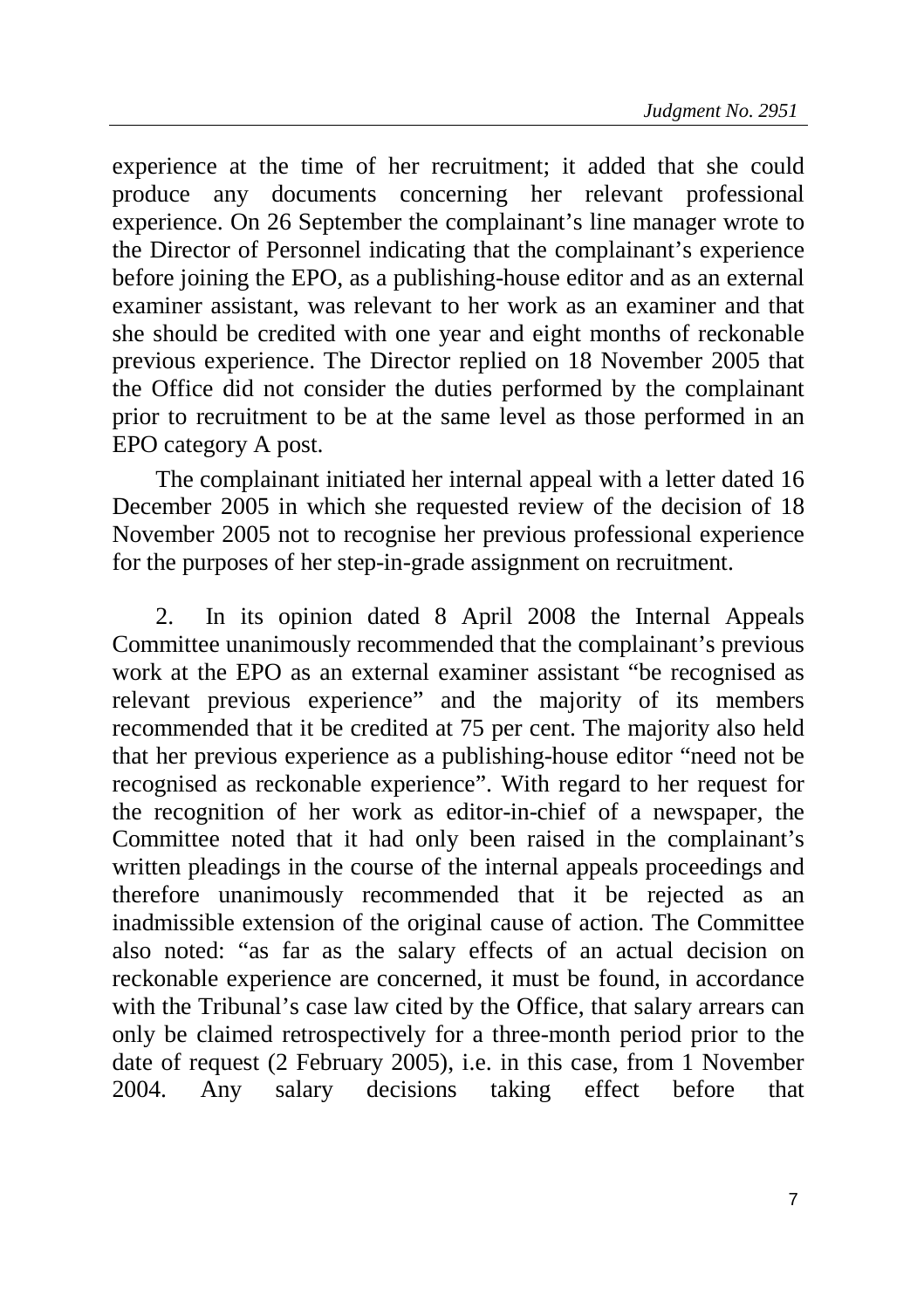date, however, have become unappealable." The complainant was informed by a letter dated 6 June 2008 that the President of the Office had decided to follow the Committee's recommendations and to allow her appeal in part in accordance with the majority opinion.

3. The complaint raises three issues: (a) receivability; (b) recognition of the complainant's previous professional experience as external examiner assistant at the EPO at 100 per cent, as a publishing-house editor at 75 per cent, and as a newspaper editor-inchief at 50 per cent; and (c) the effective retroactive starting date for payment of salary arrears.

4. The complaint is receivable insofar as it concerns the complainant's reckonable experience and salary arrears to be paid from 1 November 2004. An appeal against a decision which has recurring effects cannot be time-barred: each month in which the complainant receives her payslip, in accordance with her step-in-grade assignment, must be considered a source of a new cause of action (see Judgment 978, under 8). However, in accordance with Article 108 of the Service Regulations she may not claim salary arrears for the period prior to the three months from the date she made her request. The Internal Appeals Committee was correct in its unanimous recognition of 2 February 2005 as the date when the complainant requested her step-in-grade calculation and thus the date from which the three-month period for claiming salary arrears begins. The complainant's proposal that her e-mail of 8 December 2004 be considered as the starting date for the calculation of salary arrears is unacceptable as it was a mere request for information. Indeed, in that e-mail she asked to be provided with a copy of her step-in-grade calculation, whereas in her e-mail of 2 February 2005 she contested the fact that her professional experience was not calculated for the purpose of her step-in-grade assignment.

5. The complainant's claim regarding her previous experience as an editor-in-chief of a newspaper is inadmissible as it was raised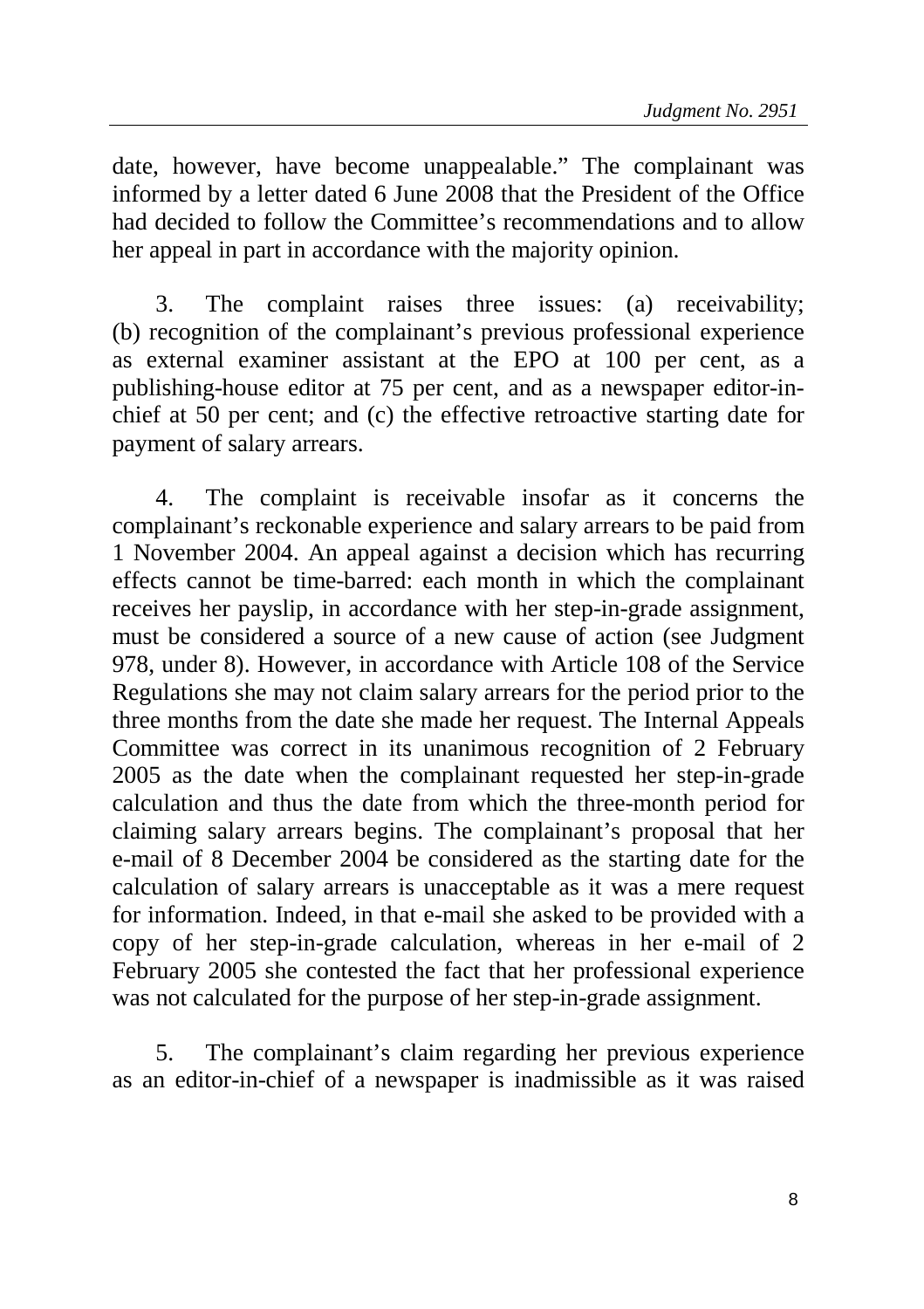only after the initiation of her appeal, which is contrary to Article VII, paragraph 1, of the Statute of the Tribunal as well as to Article 109 of the Service Regulations.

6. The complainant's claims to have her experience as an external examiner assistant credited at 100 per cent and her experience as a publishing-house editor credited at 75 per cent are unfounded. According to Circular No. 271, section I(3)(c), periods of professional activity prior to recruitment are credited for step-in-grade assignment purposes provided, inter alia, that they "correspond to that of an EPO category A post as regards type of work and level of responsibility". Regarding the complainant's previous work as an external examiner assistant, the President of the Office endorsed the majority opinion of the Internal Appeals Committee, in which it was stated that, although she performed to a significant extent work which corresponded to core examiner duties, it could not be suggested that her work as an examiner assistant comprised all of the duties of an examiner. The majority of the Committee's members also stated that there was "insufficient evidence that the work as an examiner assistant must be regarded as 'particularly relevant and useful for the Office', or even that it would be appropriate to class it as such". The Tribunal is of the opinion that there is no reviewable error in the assessment of the complainant's previous professional experience. As the complainant's previous experience as an examiner assistant did not comprise all the duties of an EPO category A post, it was reasonable for the Office to credit that experience at the normal rate of 75 per cent.

7. Regarding the complainant's experience as a publishinghouse editor, the Tribunal is of the view that there was no error in the decision to endorse the Internal Appeals Committee's opinion that "there [could] be no legal objection to [the] view that those activities and the type of work carried out by a project manager responsible for editorial work on an environmental encyclopaedia do not correspond to the duties assigned to a patent examiner and are not at the same level as other duties normally performed by A-grade Office staff" and